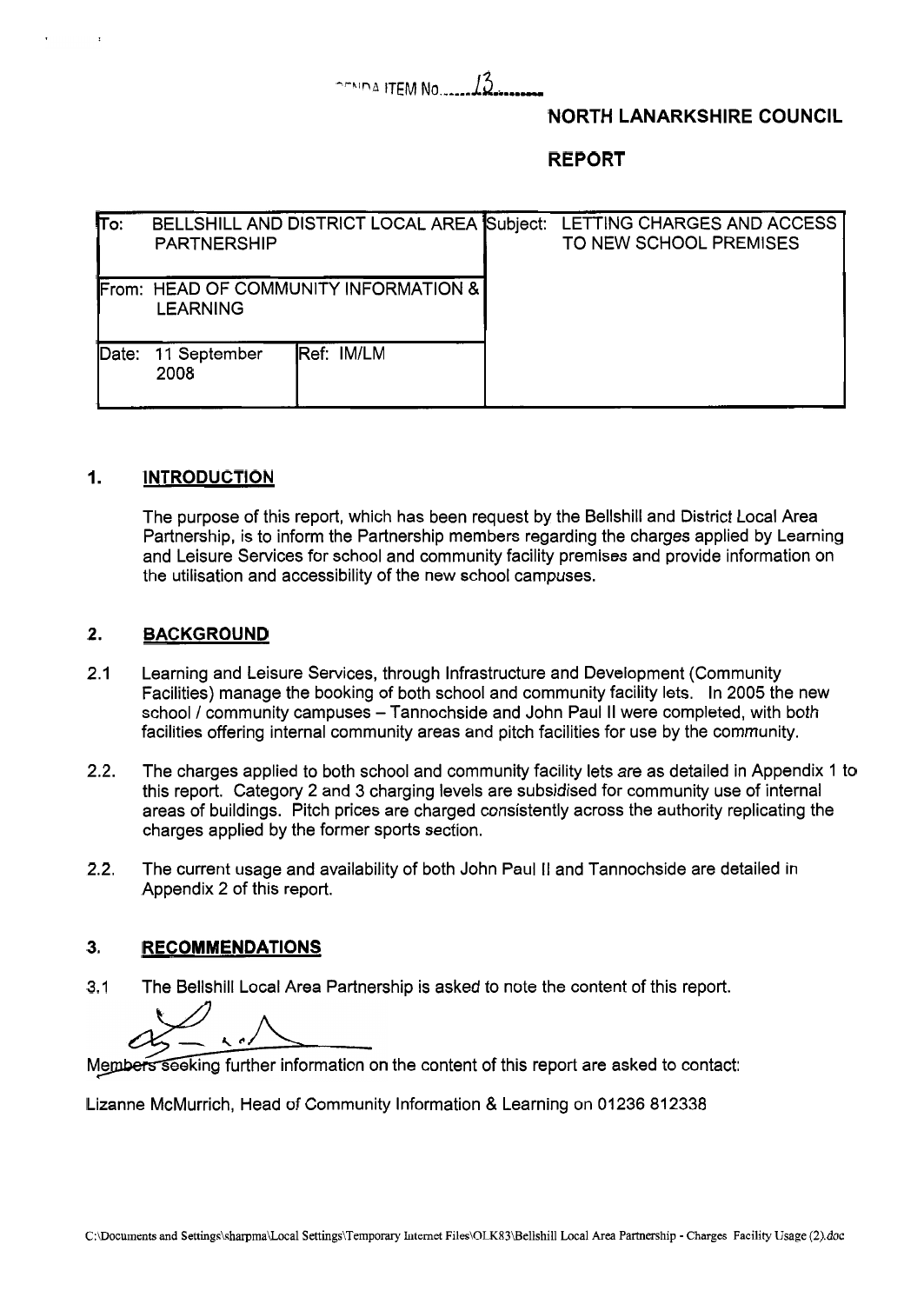**Lanarkshire** 

Sun / Public Hol

and after 11pm

Per hour

£6.30

 $f8.90$ 

Per hour

£10.20

£15.35

Por boun

£12.80

£19.10

Per hour

 $62030$ 

£34.70

Per bour

£33.20

1

**North** 

to 11pm

Per hour

£3.80

£5.10

Ber bour

£7.65

£10.20

Per hour

£12.80

 $f19.10$ 

Per nour

£19.10

€33.50

Per hour

£29.60

Mon<br>to Fri

Per hour

£1.90

£2.55

Per hour

€3.80

£5.00

 $p_{\text{tot}}$  from

£6.30

£12.80

Per hour

£10.20

£19.10

Per frour

£21.65

Room

้มสติ

Room

Hall

Room

Room

Hall

**Hall** 

**Council** 

## **NORTH LANARKSHIRE COUNCIL**

## **LEARNING AND LEISURE SERVICES**

### **School and Community Facilities Charges April 2008** - **March 2009**

# north lanarkshire **school and community facilities**

**hourty charges 7 April** *<sup>2008</sup>*- **<sup>31</sup>March** *<sup>2009</sup>*

# Category 2

Youth organisations, Self help Croups, Early Years, Out of School Care (noncommercial), Unemployed, Senior Citizens, Community Councils & Voluntary Groups tackling Poverty, Social Inclusion, Councillors' Surgeries.

# Category 3

Adult Activity Hobby Groups, Associations, Trade Unions & Political Parties, Other Services, Agencies, Churches & Adult Sports Groups, Ex. Games Halls & Pitches.

### Category 4

Social Activities & Functions.

## Category 5

Commercial Lets, Inc. Profit Clubs, Sports & Activity.

# Sports Hall/Adult Team Sport

# **Football Pitches**

| <b>Crass Pitch &amp; Changing Per Game</b>     |         |                           | Synthetic/Astro 1/3 Pitch Per Hour |                       | 3rd Generation Full Pitch Per Hour |
|------------------------------------------------|---------|---------------------------|------------------------------------|-----------------------|------------------------------------|
|                                                | £33.00  | Adult                     | £21.60.                            | Adult                 | £48.00                             |
| <b>Tunior</b><br>the Manager County of Contact | £16.60. | lunior<br><b>COLLAPSE</b> | £10.80                             | lunior<br>man a state | £24.00                             |

| <b>Category Applied</b>       | e Italia and<br><b>Type of Support Offered</b>                                                                                                                               |
|-------------------------------|------------------------------------------------------------------------------------------------------------------------------------------------------------------------------|
| Category 2                    | Charge level applied to community groups - not for profit.<br>Application for Category 2 status awarded by facilities section.<br>Rate applicable for use of internal areas. |
| Category 3                    | Charge level applied to adult activity groups / uniformed groups.                                                                                                            |
| Category 4                    | Self financing social functions - birthday party / engagements /<br>race nights etc.                                                                                         |
| Category 5                    | Commercial organisations - profit generating.                                                                                                                                |
| Sport Hall / Adult Team Sport | Adult rate converted to junior rate where games hall facilities are<br>available.                                                                                            |
| <b>Football Pitches</b>       | Adult or junior rate applied to all pitch bookings. Sport rate for 90<br>minutes converted to hourly rate.                                                                   |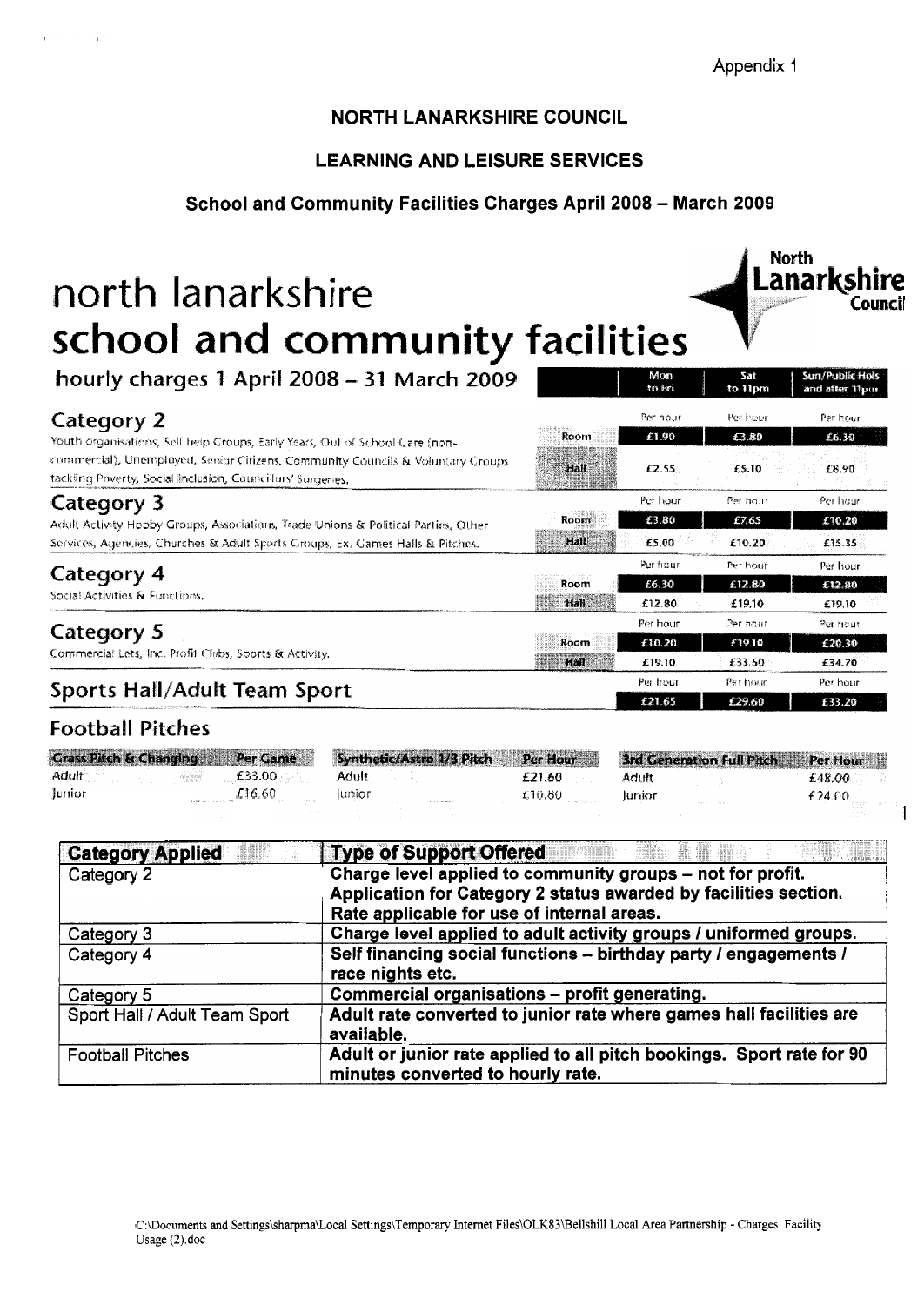| <b>John Paul II</b> |                     |  |
|---------------------|---------------------|--|
|                     | . August - December |  |
|                     |                     |  |

| Accommodation | available hours per<br><b>week</b> | available hours 22 wks | hours used 22 wks | hours used per<br>week | utilisation<br>per week | utilisation 50<br>weeks |
|---------------|------------------------------------|------------------------|-------------------|------------------------|-------------------------|-------------------------|
| Pitch         |                                    | 418                    | 266               |                        | 68%                     | 65%                     |
| Gym           |                                    | 330                    | 220               | 10                     | 66%                     | 66%                     |
| GP Room - G73 | 55                                 | 1210                   | 154               |                        | 13%                     | 12%                     |
| GP Room - G74 | 55                                 | 1210                   |                   |                        | 0%                      | 0%                      |
| Crèche        | 55                                 | 1210                   |                   |                        | 0%                      | 0%                      |

|                                                                                           |                                                                                                                                                   |                                                                       |                                                                                                                           |                                                 | <b>Appendix 2</b>                     |                                       |  |  |  |
|-------------------------------------------------------------------------------------------|---------------------------------------------------------------------------------------------------------------------------------------------------|-----------------------------------------------------------------------|---------------------------------------------------------------------------------------------------------------------------|-------------------------------------------------|---------------------------------------|---------------------------------------|--|--|--|
| John Paul II<br>Accommodation<br>Pitch<br>Gym<br>GP Room - G73<br>GP Room - G74<br>Crèche | August - December<br>available hours per<br>week<br>19<br>15                                                                                      | 2008<br><b>available hours 22 wks:</b><br>418<br>330                  | hours used 22 wks<br>266<br>220                                                                                           | hours used per<br>week<br>13<br>10 <sub>1</sub> | utilisation<br>per week<br>68%<br>66% | utilisation 50<br>weeks<br>65%<br>66% |  |  |  |
| Availability August 2008<br><b>Day of week</b>                                            | 55<br>$\frac{55}{55}$                                                                                                                             | 1210<br>1210<br>1210                                                  | 154<br>$\mathbf 0$<br>$\mathbf 0$                                                                                         | $\overline{7}$<br>$\bf{0}$<br>$\mathbf{0}$      | 13%<br>0%<br>$0\%$                    | 12%<br>$\frac{0\%}{0\%}$              |  |  |  |
| Area<br>Pitch availability<br>Crèche<br>GP73                                              | Wednesday<br>Friday<br>Saturday<br>Monday to Friday                                                                                               | Available time in<br>7 <sub>pm</sub><br>  6pm<br>1pm<br>9am           | Available time<br>  out<br>$\sqrt{8pm}$<br>$\begin{array}{ c } 9 \text{pm} \\ 4 \text{pm} \end{array}$<br>8 <sub>pm</sub> |                                                 |                                       |                                       |  |  |  |
|                                                                                           | Monday<br>Tuesday<br>Wednesday<br>Thursday<br>$ $ Friday<br>Saturday & Sunday<br>Monday to Friday                                                 | 9am<br>$  9$ am<br>$\sqrt{9}$ am<br>1pm<br>  9am<br>Anytime available | 7 <sub>pm</sub><br>$\begin{array}{ c } \hline 4pm \\ 8pm \\ 8pm \end{array}$<br>$ 8$ pm                                   |                                                 |                                       |                                       |  |  |  |
| GP74<br>Gym / Dining<br>Availability                                                      | Tuesday / Wednesday & Friday                                                                                                                      | 9am<br>$\sqrt{6pm}$                                                   | 8pm<br>9pm                                                                                                                |                                                 |                                       |                                       |  |  |  |
|                                                                                           | C:\Documents and Settings\sharpma\Local Settings\Temporary Internet Files\OLK83\Bellshill Local Area Partnership - Charges Facility Usage (2).doc |                                                                       |                                                                                                                           |                                                 |                                       |                                       |  |  |  |
|                                                                                           |                                                                                                                                                   |                                                                       |                                                                                                                           |                                                 |                                       |                                       |  |  |  |
|                                                                                           |                                                                                                                                                   |                                                                       |                                                                                                                           |                                                 |                                       |                                       |  |  |  |
|                                                                                           |                                                                                                                                                   |                                                                       |                                                                                                                           |                                                 |                                       |                                       |  |  |  |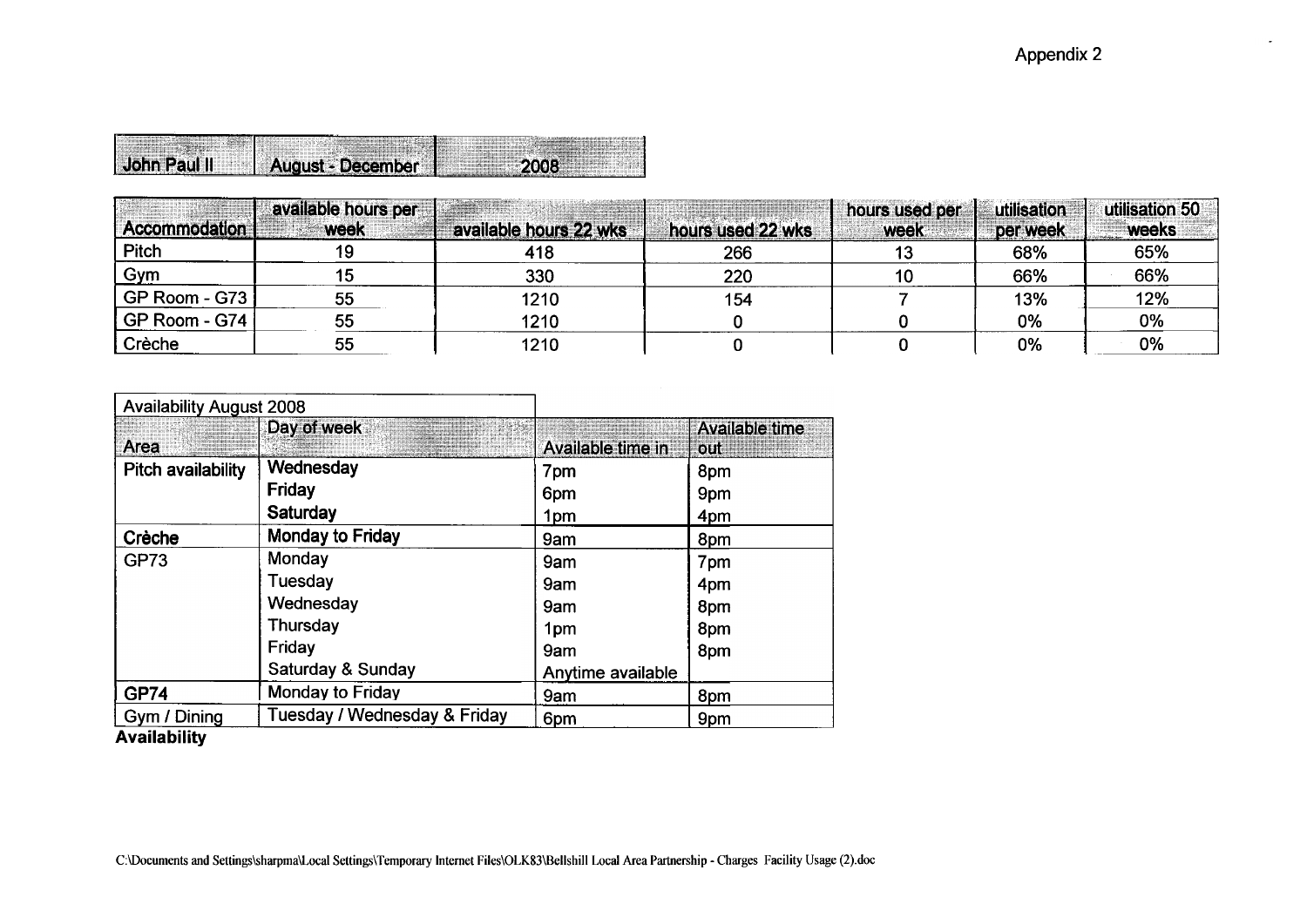| <b>Area</b>                | <b>Usage &amp; availability summary</b>                                                                                                                                                                                                                                        |
|----------------------------|--------------------------------------------------------------------------------------------------------------------------------------------------------------------------------------------------------------------------------------------------------------------------------|
| Pitch $-1 \times 7$ a-side | The pitch is used weekly on average for 64% of the available hours. Based on a 50 week projection the pitch is<br>anticipated to be used for 65% of the total capacity. There is availability on a Wednesday and Friday evening<br>and a Saturday afternoon as detailed above. |
| Gym                        | The gym is used weekly on average for 66% of the available hours. Based on a 50 week projection the gym is<br>anticipated to be used for 66% of the total capacity.                                                                                                            |
| $GP$ Room $-$ G73          | GP Room - G73 is used weekly on average for 13% of the available hours. Based on a 50 week projection the<br>GP Room is anticipated to be used for 12% of the available capacity.                                                                                              |
| GP Room - G74              | Learning and Leisure Services are currently investigating alternative options to encourage use of the GP Rooms<br>& Crèche Room. Areas are used at holiday periods by Viewpark Family Centre.                                                                                  |
| Crèche                     | As above.                                                                                                                                                                                                                                                                      |
| <b>Summary</b>             |                                                                                                                                                                                                                                                                                |

 $\ddot{\phantom{a}}$ 

**C:Ulocuments and Settings\sharpmaU,ocal Settings\Temporary Internet Files\OLK83\BellshilI Local Area Partnership** - **Charges Facility Usage (2).doc**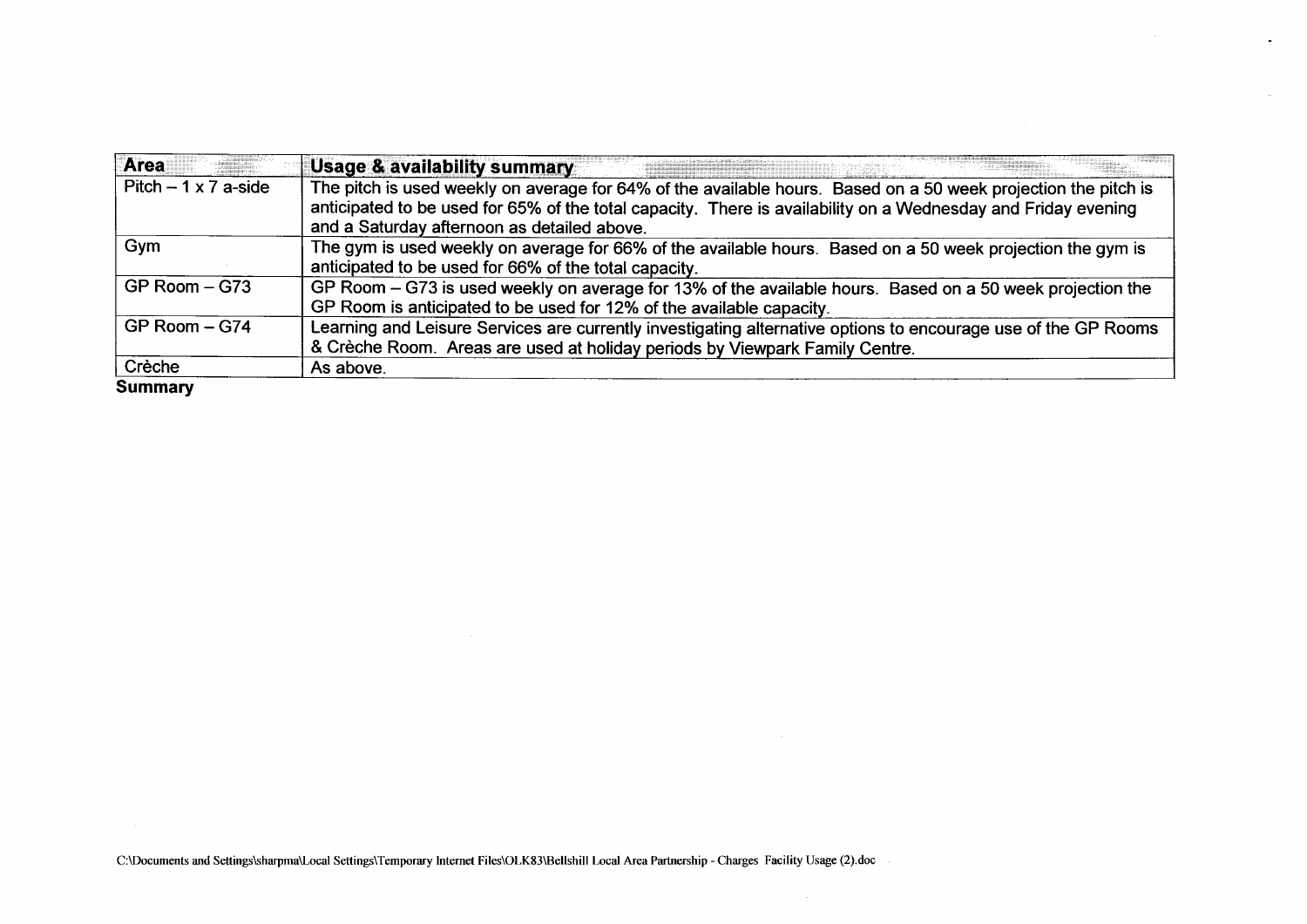| Tannochside August - December |  |
|-------------------------------|--|

| <b>Accommodation</b> | available hrs per<br>week | available hrs<br><b>22 wks</b> | hours used 22<br><b>WKS</b> | hours used per<br>week | utilisation per<br>week | utilisation 50 weeks |
|----------------------|---------------------------|--------------------------------|-----------------------------|------------------------|-------------------------|----------------------|
| <b>Pitches</b>       | 19                        | 418                            | 352                         |                        | 84%                     | 80%                  |
| Gym                  | 15                        | 330                            | 132                         |                        | 40%                     | 38%                  |
| GP Room - G76        | 55                        | 1210                           | 44                          |                        | 4%                      | 4%                   |
| GP Room - G77        | 55                        | 1210                           | 44                          |                        | 4%                      | 4%                   |
| Crèche               | 55                        | 1210                           |                             |                        | $0\%$                   | 0%                   |

**Current Usage** 

|                | <b>Availability August 2008</b>                                                                                                        |     |                                        |
|----------------|----------------------------------------------------------------------------------------------------------------------------------------|-----|----------------------------------------|
|                | Day of week<br><u>In the second companies and the second second in the second second in the second second in the second second in </u> |     | Available time in   Available time out |
| <b>Pitches</b> | Wednesday                                                                                                                              | 8pm | 9pm                                    |
|                | Saturday                                                                                                                               | 2pm | 4pm                                    |
| Crèche         | Monday / Tuesday / Wednesday / Thursday / Friday                                                                                       | 9am | 8pm                                    |
| GP76           | Monday / Tuesday / Wednesday / Thursday / Friday                                                                                       | 9am | $8pm ($ mon 6pm $-$ 8pm $)$            |
| <b>GP77</b>    | Monday / Tuesday / Wednesday / Thursday / Friday                                                                                       | 9am | $8pm$ (mon $10am - 12pm$ )             |
| Gym            | Monday & Wednesday                                                                                                                     | 8pm | 9pm                                    |
|                | Tuesday, Thursday & Friday                                                                                                             | 6pm | 9pm                                    |

| <b>Area</b>       | Usage & availability summary                                                                                      |
|-------------------|-------------------------------------------------------------------------------------------------------------------|
| Pitches-1 x full  | The pitch is used weekly on average for 84% of the available hours. Based on a 50 week projection the pitches are |
|                   | anticipated to be used for 80% of the total capacity. There is availability on a Wednesday and Saturday. Pitches  |
|                   | are available from 6pm during the week.                                                                           |
| Gym               | The gym is used weekly on average for 40% of the available hours. Based on a 50 week projection the gym is        |
|                   | anticipated to be used for 38% of the total capacity. There is availability throughout the week.                  |
| $GP$ Room $-$ G76 | GP Room - G76 is used weekly on average for 4% of the available hours. Based on a 50 week projection the GP       |
|                   | Room is anticipated to be used for 4% of the available capacity. One – off courses book both GP rooms for week    |
|                   | long periods. Utilisation is based on regular lets.                                                               |